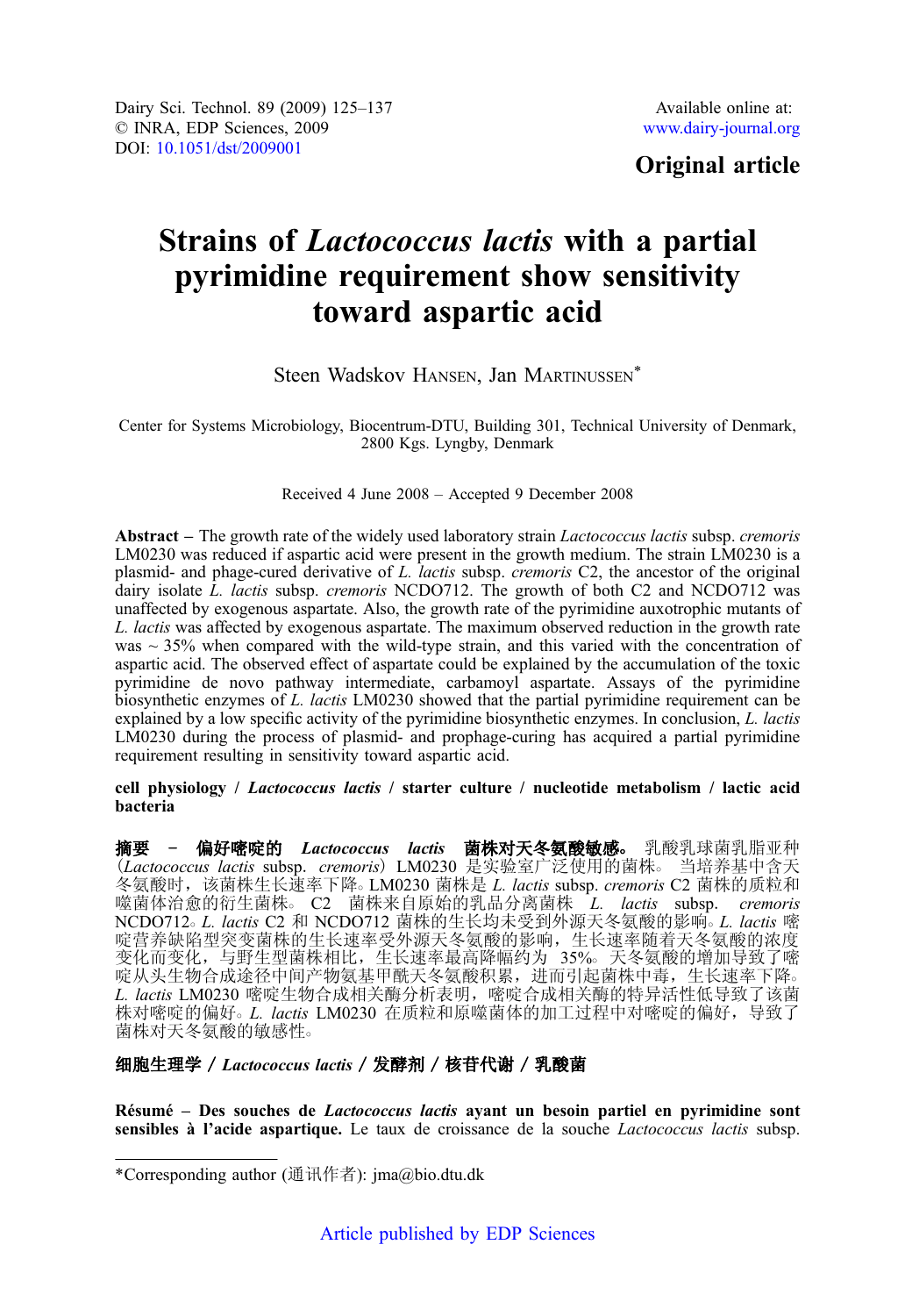cremoris LM0230, très utilisée en laboratoire, était réduit si le milieu de croissance contenait de l'acide aspartique. LM0230 est une souche curée de plasmide et de phage issue de L. lactis subsp. cremoris C2, ces deux souches ayant pour origine commune l'isolat laitier L. lactis subsp. cremoris NCDO712. La croissance de C2 et de NCDO712 n'était pas affectée par l'aspartate exogène. Par contre, le taux de croissance de mutants auxotrophes pour la pyrimidine était affecté par l'aspartate exogène. Le maximum de réduction du taux de croissance observé était de 35 % comparé à la souche sauvage et variait avec la concentration en acide aspartique. L'effet de l'aspartate observé peut être expliqué par l'accumulation de l'aspartate carbamoyl, intermédiaire toxique dans le métabolisme de la pyrimidine. L'étude des enzymes de biosynthèse de la pyrimidine de L. lactis LM0230 a montré que le besoin partiel en pyrimidine peut s'expliquer par une activité spécifique faible de ces enzymes. On peut en conclure que L. lactis LM0230 a acquis, au cours du processus de cure de plasmide et de prophage, le besoin partiel en pyrimidine résultant en une sensibilité à l'acide aspartique.

physiologie cellulaire / Lactococcus lactis / levain / métabolisme nucléotidique / bactérie **lactique** 

## 1. INTRODUCTION

In the development of new products in the dairy industry, specific engineering of organisms used for starter cultures is an important tool. If the objective were to obtain strains with specific characteristics, a fundamental knowledge of the central biochemical pathways of the organism of interest is necessary. Such knowledge may be a way to explain the effects observed when altering the medium used to cultivate these strains. One of the most fundamental metabolic pathways is that of nucleotides, nucleosides, and nucleobases. All organisms need nucleotides to synthesize DNA, RNA, and several co-enzymes. This can be achieved either by de novo synthesis or by exploiting nucleotides, nucleosides, and nucleobases salvaged from the surroundings [\[10\]](#page-11-0).

An understanding of the salvage pathways of pyrimidine compounds is important when dealing with effects on growth arising as a consequence of mutations in the genes of the pyrimidine de novo pathway. These pathways vary between different organisms, but the pathways by which pyrimidine compounds are metabolized in Lactococcus lactis are quite similar to those of Bacillus subtilis [\[13](#page-11-0), [14\]](#page-11-0). In contrast to salvage, the de novo synthesis of pyrimidines seems to be universal. This pathway consists of six enzymatic reactions leading to uridylate monophosphate (UMP, [Fig. 1](#page-2-0)) that subsequently is converted into different pyrimidine triphosphates. In lactococci, the organization of the de novo genes do however differ from most of the other grampositive bacteria characterized so far, as all genes encoding pyrimidine biosynthetic enzymes that are needed to synthesize UMP are not contained in one operon [[2](#page-11-0), [10,](#page-11-0) [15](#page-11-0), [16\]](#page-11-0).

In growth experiments with the strains of L. lactis harboring different mutations in pyrimidine de novo pathway genes, we observed an unexpected effect of exogenous aspartate on the growth rate of these mutants. The different strains used in this study included L. lactis subsp. cremoris NCDO712 and its various derivatives: C2 (NCDO2031), LM0230, MG1363, MB6  $(pyrDa$  and  $pyrK)$ , MB40  $(pyrB)$ , and MB301 (pyrF). The bacterial strains and plasmids used in this study are listed in [Table I.](#page-2-0) Strain LM0230 is a plasmidand phage-cured derivative of L. lactis C2 obtained by nitrosoguanidine and the UV treatment [\[5](#page-11-0)]. Strain MG1363 is a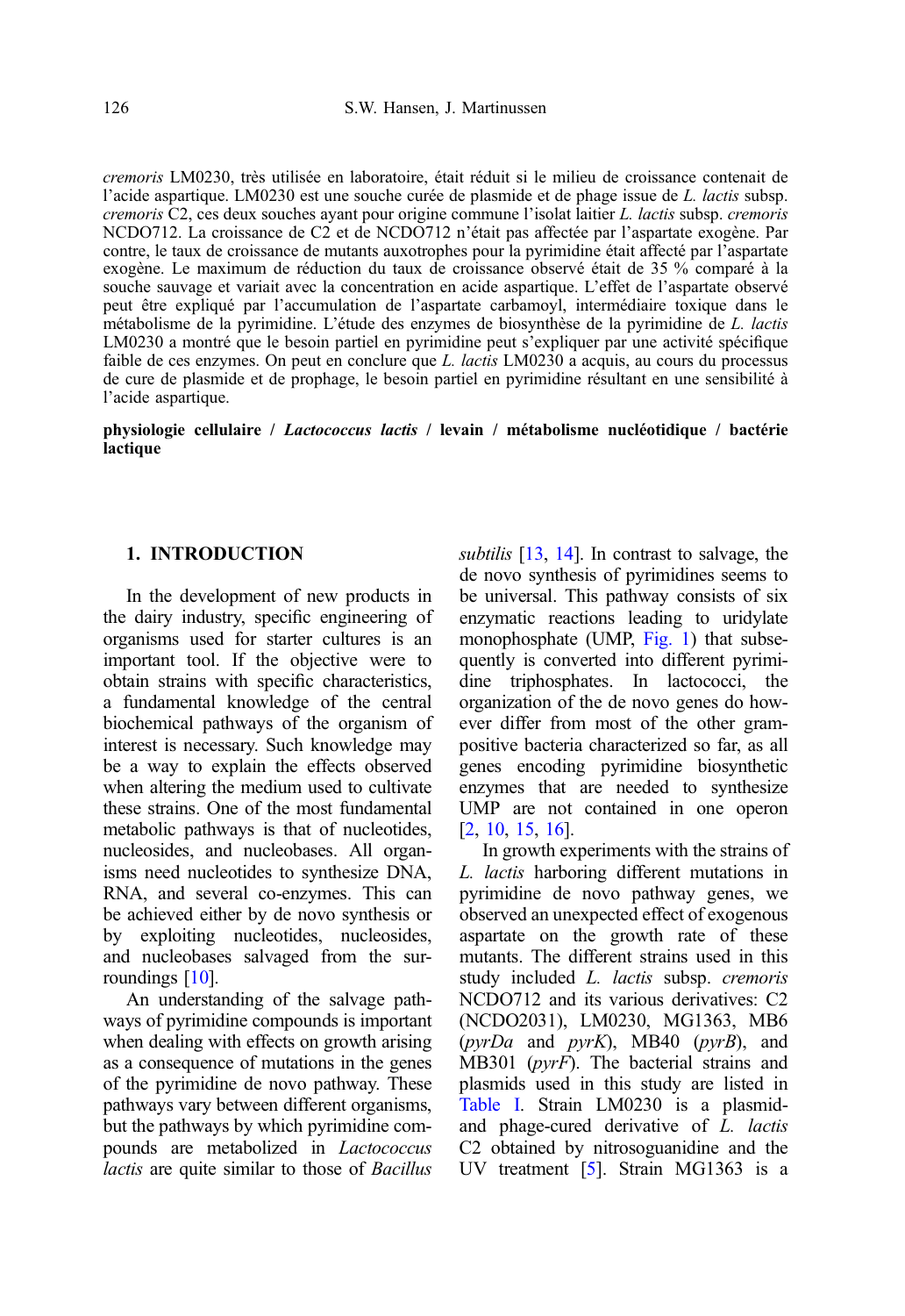<span id="page-2-0"></span>

Figure 1. Simplified schematic representation of pyrimidine biosynthesis in L. lactis leading to the central pyrimidine compound UMP that subsequently is converted to UTP and CTP. The genes encoding the enzymes catalyzing the individual reactions are shown. U, uracil; UR, uridine; UMP, uridylate (monophosphate); OMP, orotidylate (monophosphate); R-1-P, ribose-1-phosphate; PRPP, 5-phosphoribosyl-1- $\alpha$ -pyrophosphate;  $\text{carAB}$ , carbamoylphosphate synthase;  $\text{pyrB}$ , aspartate transcarbamoylase; pyrC, dihydroorotase; pyrD, dihydroorotate dehydrogenase; pyrE, orotate phosphoribosyltransferase; pyrF, OMP decarboxylase; upp, uracil phosphoribosyltransferase. MB40, MB6, and MB301 are the three mutant strains lacking the enzymatic activities corresponding to their position.

| Strains and plasmids | Genotype description and/or construction     | Reference or origin |
|----------------------|----------------------------------------------|---------------------|
| Strains of L. lactis |                                              |                     |
| MG1363               | Plasmid-free derivative of NCDO712           | [6]                 |
| <b>MB40</b>          | MG1363 pyrB                                  | This study          |
| MB6                  | MG1363 pyrDa/pyrK                            | This study          |
| MB301                | MG1363 pyrF                                  | This study          |
| C <sub>2</sub>       | Wild-type strain                             | <b>NCDO2031</b>     |
| LM0230               | Plasmid-free derivative of C <sub>2</sub>    | [5]                 |
| Plasmids             |                                              |                     |
| $pG^+$ Host4         | ermAM; L. lactis integration vector          | $\lceil 12 \rceil$  |
| pIP51                | bla; L. lactis pyrK-pyrDb-pyrF               | [1]                 |
| pIP61                | bla, tet L. lactis pyrDa                     | [1]                 |
| pIP67                | bla, erm L. lactis ApyrDa                    | This study          |
| pSH51                | bla; L. lactis $\Delta p v r F$              | This study          |
| pSH54                | bla, erm $AM$ ; L. lactis $\Delta p \nu r$ F |                     |

Table I. Strains and plasmids.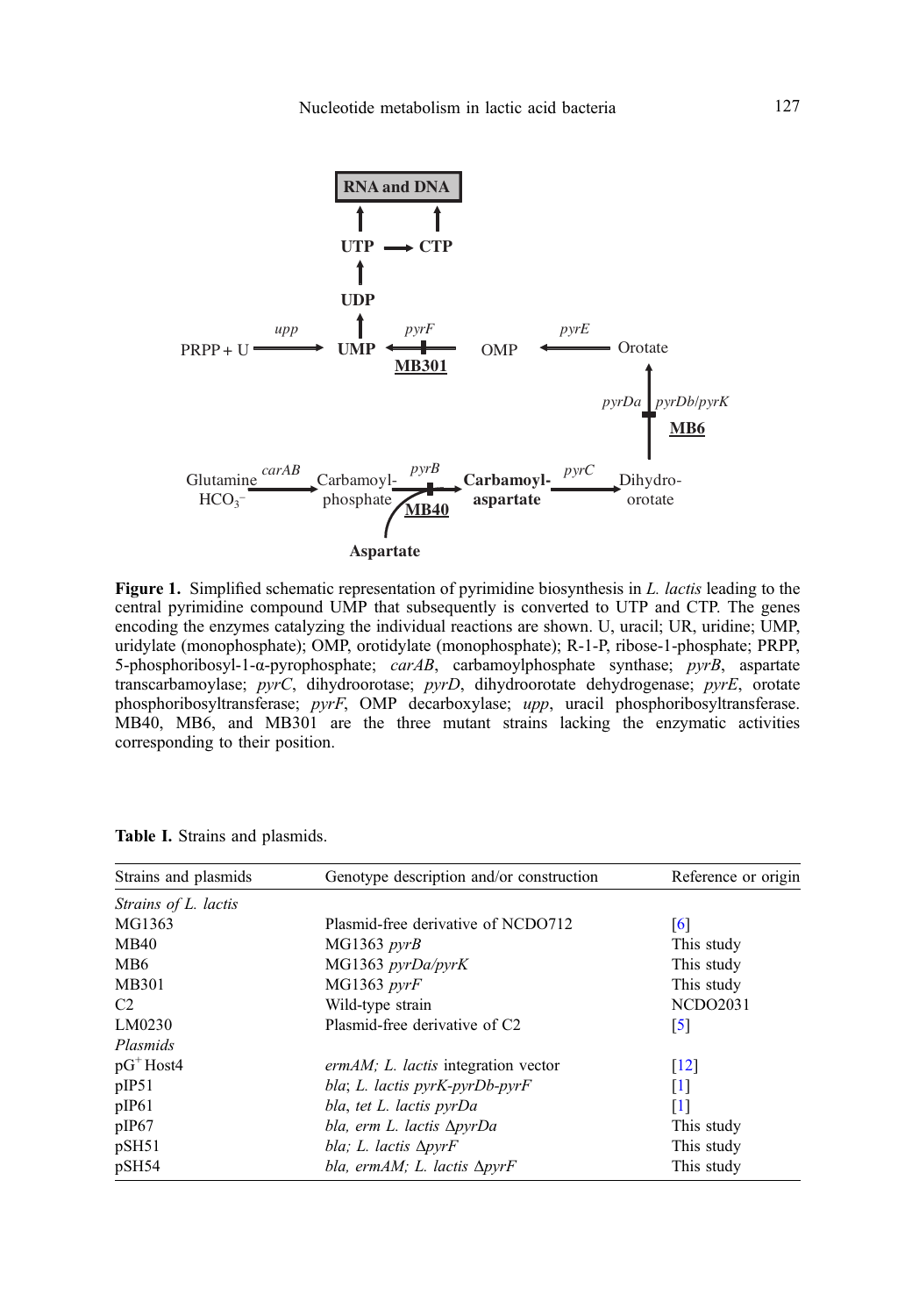phage- and plasmid-cured derivative of strain NCDO712 obtained by protoplastinduced curing [\[6](#page-11-0)]. Both LM0230 and MG1363 have, because of their genetic simplicity, been used intensively as model organisms of lactic acid bacteria. The ancestor of strain C2 (NCDO2031) is NCDO712, and accordingly, strains LM0230 and MG1363 can both be regarded as plasmid- and phage-cured derivatives of strain NCDO712, although obtained by different methods. MB40, MB6, and MB301 are derivatives of MG1363 harboring a  $pyrB$  mutation, a pyrDa/pyrK deletion, and an internal pyrF deletion, respectively. The pyrimidine de novo reactions blocked in strains MB6, MB40, and MB301 are shown in [Figure 1.](#page-2-0) The present study reports an investigation into the observation that the growth rate of certain lactococcal strains is reduced in the presence of aspartate. We present evidence that the observed inhibition of growth can be correlated to a pyrimidine requirement and is most likely caused by an accumulation of a pyrimidine de novo pathway intermediate, most probably, carbamoyl aspartate. In accordance with this, an observed effect of aspartate on the growth of L. lactis subsp. cremoris LM0230 can be explained with at least one mutation in a gene affecting pyrimidine biosynthesis, since the growth of this strain is stimulated by exogenous uracil. Our studies included growth experiments with different strains of  $L$ . lactis subsp. cremoris in a defined medium with varying aspartate concentrations. Furthermore, the levels of pyrimidine de novo enzymes were determined in *L. lactis* subsp. *cremoris* MG1363 and LM0230 in defined medium. The results obtained in this work show that it is relevant to analyze the general physiology of starter cultures obtained after mutagenesis to prevent reduced performance in milk fermentation. Moreover, our findings stress the importance of taking the medium composition into account when working with cells with alterations in their pyrimidine metabolism.

### 2. MATERIALS AND METHODS

#### 2.1 Growth conditions

Lactococcal cultures were grown on either M17 glucose broth (GM17) [[22](#page-12-0)] or glucose synthetic amino acid (GSA) medium based on MOPS, which contained 7 vitamins, 19 amino acids, and supplied with 10 g·L<sup>-1</sup> glucose [[8\]](#page-11-0). *Escherichia coli* cultures were grown on Luria-Bertani broth medium and L. *lactis* was cultured at 30 or 37 °C in filled culture flasks without aeration. E. coli were grown at 37 °C in batch cultures with vigorous shaking, and to each plate 15  $g·L^{-1}$  of agar was added. As per requirement, the following were added to the different media: NaCl at 10 g·L−<sup>1</sup> , uracil at 20  $\mu$ g·mL<sup>-1</sup>, erythromycin at 1  $\mu$ g·mL<sup>-1</sup> for lactococci and at  $150 \mu g \cdot mL^{-1}$  for E. coli, and ampicillin at  $100 \mu\text{g} \cdot \text{mL}^{-1}$ . All media were obtained from Oxoid (Basinstoke, UK), whereas other chemicals were obtained from Sigma-Aldrich (St. Louis, MO, USA).

#### 2.2. DNA in vitro manipulation and transformation

Chromosomal lactococcal DNA was prepared as described by Johansen and Kibenich [\[9](#page-11-0)]. The methods described by Sambrook et al. were used for general DNA methods in vitro [\[20](#page-12-0)]. *L. lactis* was transformed by electroporation [[7](#page-11-0)] and E. coli cells were transformed using CaCl<sub>2</sub> treatment as described by Sambrook et al. [[20](#page-12-0)].

#### 2.3. Bacterial strains and plasmids

The bacterial strains and plasmids used in this study are listed in [Table I](#page-2-0). The erythromycin cassette from pIL253 [\[21\]](#page-12-0) was isolated by digestion with HhaI. The resulting fragment was cloned in the HincII site of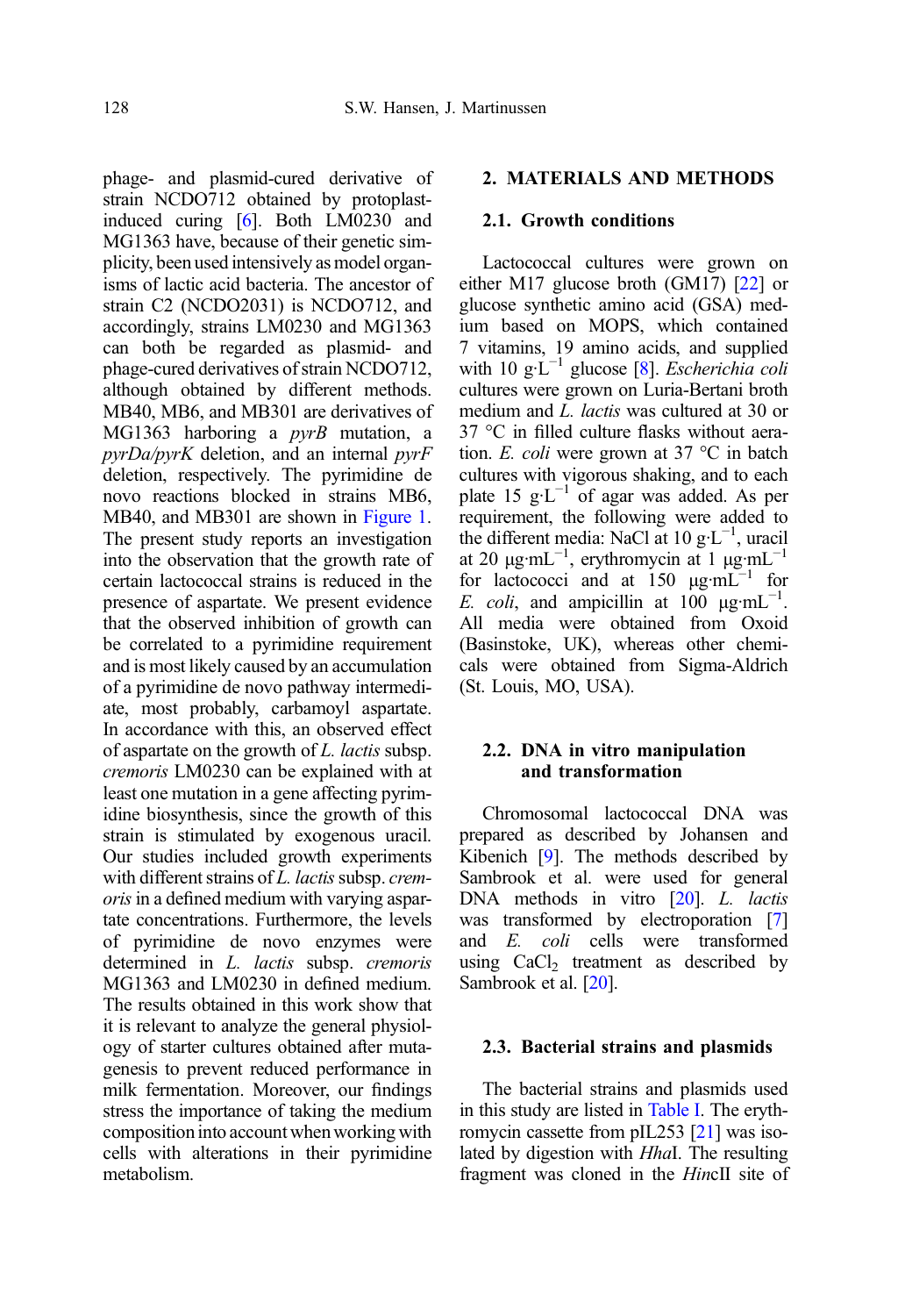pUC7 [\[24](#page-12-0)]. A 1.3-kb BamHI fragment from the resulting construct, containing the erythromycin cassette, was cloned in the BamHI site of pIP61 [[1\]](#page-11-0). The resulting plasmid was linearized with NcoI and the 3′-recessed ends were filled in and re-ligated, resulting in  $pyrDa^-$ ,  $Ap^R$ , and  $Em^R$ ; the resulting plasmid was named pIP67. In analogy with the procedure described previously for obtaining MB40 from MG1363 using pIP58 [\[1](#page-11-0)], MB6 was obtained from MB40 using pIP67 in a double cross-over experiment. The resulting strain carries a deletion of pyrDb and a frameshift mutation in pyrDa. A 1.2-kb EcoRI fragment covering the C-terminal part of  $pyrF$ , all of  $orfC$ , and the N-terminal part of gidB of the L. lactis MG1363 pyrKDF operon [\[2\]](#page-11-0) was obtained by standard PCR with KBJ27 (ATGCAAAATGACCAA) and SLLH1 (GGAATGAATTCATTAATCTGACCGC), the latter containing an EcoRI site. This fragment was cloned in the EcoRI site of plasmid pIP51 [\[2\]](#page-11-0). The orientation of the cloned fragment was verified by PCR using SLLH1 and CLJ2 (GACCTGTTATTGC CCTAG). The resulting plasmid pSH51 carries a 0.7-kb internal deletion of pyrF, with about 1.2 kb of flanking sequence on each side. Plasmid pSH51 was digested with *PstI* and ligated with PstI digested pG<sup>+</sup>Host4 [[12](#page-11-0)], the resulting plasmid was named pSH54. Competent L. lactis MG1363 cells were transformed with plasmid pSH54, unable to replicate in L. *lactis* at 37  $\degree$ C containing a selectable  $Erm<sup>R</sup>$  marker and a cloned internal deletion of the lactococcal pyrF. Transformants were selected and purified on GM17 plates containing erythromycin at 28 °C. These transformants were grown at 37 °C on GM17 plates containing erythromycin, uracil, and 10  $g·L^{-1}$  NaCl to select for the strain in which pSH54 had recombined into the chromosome. After the purification of erythromycin-resistant integrants at 37 °C, the excision of plasmid was facilitated by growing them at 28 °C on plates containing erythromycin and uracil.

The excised plasmids were cured from the cells by growing them at 37 °C on plates without erythromycin. The purified mutants were tested for growth on a defined medium (GSA) in the absence and in the presence of uracil. One of the strains shown to have uracil requirement was used for further studies and was named MB301. The mutation in strain MB301 was verified using PCR analysis to be a pyrF deletion. Strain MB40 is a derivative of L. lactis MG1363 carrying a single ISS1 transposon in the middle of the *pyrB* gene, thus resulting in a pyrimidine requirement. It was obtained by plasmid curing of a strain carrying a  $pG^+$ host4::ISS1 in the  $pyrB$  gene of L. lactis MG1363 [\[17](#page-11-0)].

#### 2.4. Enzyme assays

Cells were grown exponentially in GSA medium, harvested, washed, and resuspended in 50 mmol·L<sup>-1</sup> Tris/HCl pH 7.0, 1 mmol⋅L<sup>-1</sup> EDTA, and 1 mmol⋅L<sup>-1</sup> dithiothreitol, resulting in a 100-fold concentration of the cells. The cells were lysed using a French pressure cell press at 20·10<sup>6</sup> kg·m<sup>-2</sup>. Cell debris was removed by centrifugation, and the supernatant was directly used as enzyme source in the assays. The protein concentration was determined according to Lowry et al. [[11\]](#page-11-0). All assays were performed at 30 °C using crude extracts with a final concentration of about 200  $g·L^{-1}$  protein. Specific activities are expressed as units per milligram protein, and one unit is defined as  $10^{-6}$  mol product formed or substrate used per minute. The activities were determined in biological replicates at least two times.

## 2.4.1. Aspartate transcarbamoylase (PyrB)

Aspartate transcarbamoylase (PyrB) activity was determined at pH 7.0 in the following way: potassium aspartate  $(50 \text{ mmol·L}^{-1})$ ,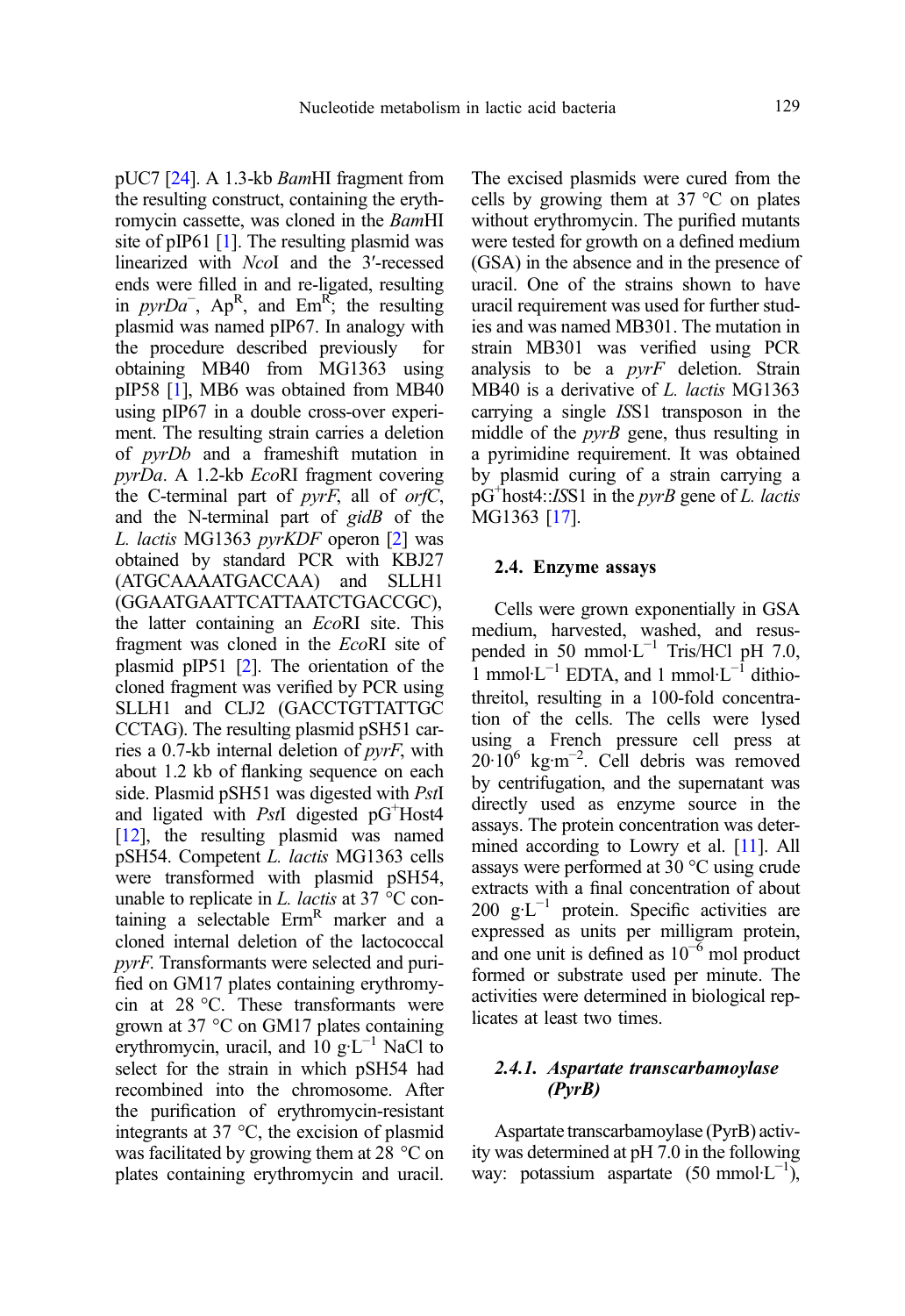potassium phosphate  $(25 \text{ mmol·L}^{-1})$ , and enzyme extract were mixed and equilibrated at 30 °C. The assay was started by the addition of carbamoyl phosphate  $(3 \text{ mmol·L}^{-1})$ . Aliquots (150 μL) were extracted between 0 and 20 min, and the formation of carbamoyl aspartate was measured using the colorimetric procedure as described by Prescott and Jones  $[19]$ , in which  $10^{-6}$  mol carbamoyl aspartate corresponded to an absorption of 18 at 560 nm.

## 2.4.2. Dihydroorotase (PyrC)

Dihydroorotase (PyrC) activity was determined in the backward direction (dihydroorotate to carbamoyl aspartate) essentially as described for the aspartate transcarbamoylase assay with the following alterations. Potassium aspartate and potassium phosphate were substituted by Tris/HCl  $(100 \text{ mmol·L}^{-1})$  and EDTA  $(2 \text{ mmol·L}^{-1})$ , and the assay was started by adding dihydroorotate  $(2 \text{ mmol·L}^{-1})$ instead of carbamoyl phosphate [\[19\]](#page-11-0).

## 2.4.3. Dihydroorotate dehydrogenase A (PyrDa)

Dihydroorotate dehydrogenase A (PyrDa) activity was determined by monitoring orotate formation using a spectrophotometer at 295 nm ( $\varepsilon = 3.67 \times 10^3$  mol<sup>-1</sup>). The reaction mixture contained 0.1 mol·L−<sup>1</sup> sodium phosphate (pH 7.0), 50 mmol⋅L<sup>-1</sup> KCN, and  $0.1$  mmol⋅L<sup>-1</sup> fumarate. After equilibration, the assay was started by the addition of dihydroorotate  $(0.1 \text{ mmol·L}^{-1})$ .

## 2.4.4. Dihydroorotate dehydrogenase B (PyrDb)

Dihydroorotate dehydrogenase B (PyrDb) activity was assayed as dihydroorotate dehydrogenase A, except that fumarate was substituted by  $0.1 \text{ mmol·}L^{-1} \text{ NAD}^{+}$ .

## 2.4.5. Orotate phosphoribosyltransferase (PyrE)

Orotate phosphoribosyltransferase (PyrE) was measured in a buffer at pH 7.5 containing Tris/HCl  $(20 \text{ mmol·L}^{-1})$ , EDTA  $(2 \text{ mmol·L}^{-1})$ , and orotate  $(300 \text{ mmol·L}^{-1})$ . The reaction was followed spectrophotometrically at 295 nm after the addition of 5-phosphoribosyl-1-pyrophosphate. A decrease in absorbancy of 3.67 is equivalent to an increase inorotidylate monophosphate (OMP) of 1 mmol⋅L<sup>-1</sup>.

## 2.4.6. OMP decarboxylase (PyrF)

OMP decarboxylase (PyrF) was determined in a buffer at pH 7.5 containing  $20 \text{ mmol·L}^{-1}$  Tris/HCl and 2 mmol·L<sup>-1</sup> EDTA. After calibration at 30 °C, the reaction was initiated by the addition of 50 μmol·L−<sup>1</sup> OMP. The activity was followed using a spectrophotometer at 285 nm. The reduction of the OMP concentration by 1 mmol⋅ $L^{-1}$  corresponds to a decrease in absorbancy of 1.65.

## 3. RESULTS AND DISCUSSION

## 3.1. Growth of L. lactis LM0230 in different synthetic media

In growth experiments with strain L. lactis LM0230, we observed a growth rate reduction of this strain when grown in the defined medium DN  $(0.23 \text{ h}^{-1})$  formulated by Dickely et al. [[4](#page-11-0)] as compared to growth in the defined GSA medium  $(0.25 \text{ h}^{-1})$  formulated by Jensen and Hammer [[8](#page-11-0)]. A similar effect could be observed for strains of L. lactis harboring mutations in pyrimidine de novo genes. The main difference between the two media is that the DN medium is phosphate buffered and is based on casamino acids, whereas in GSA medium these two components are substituted with MOPS and all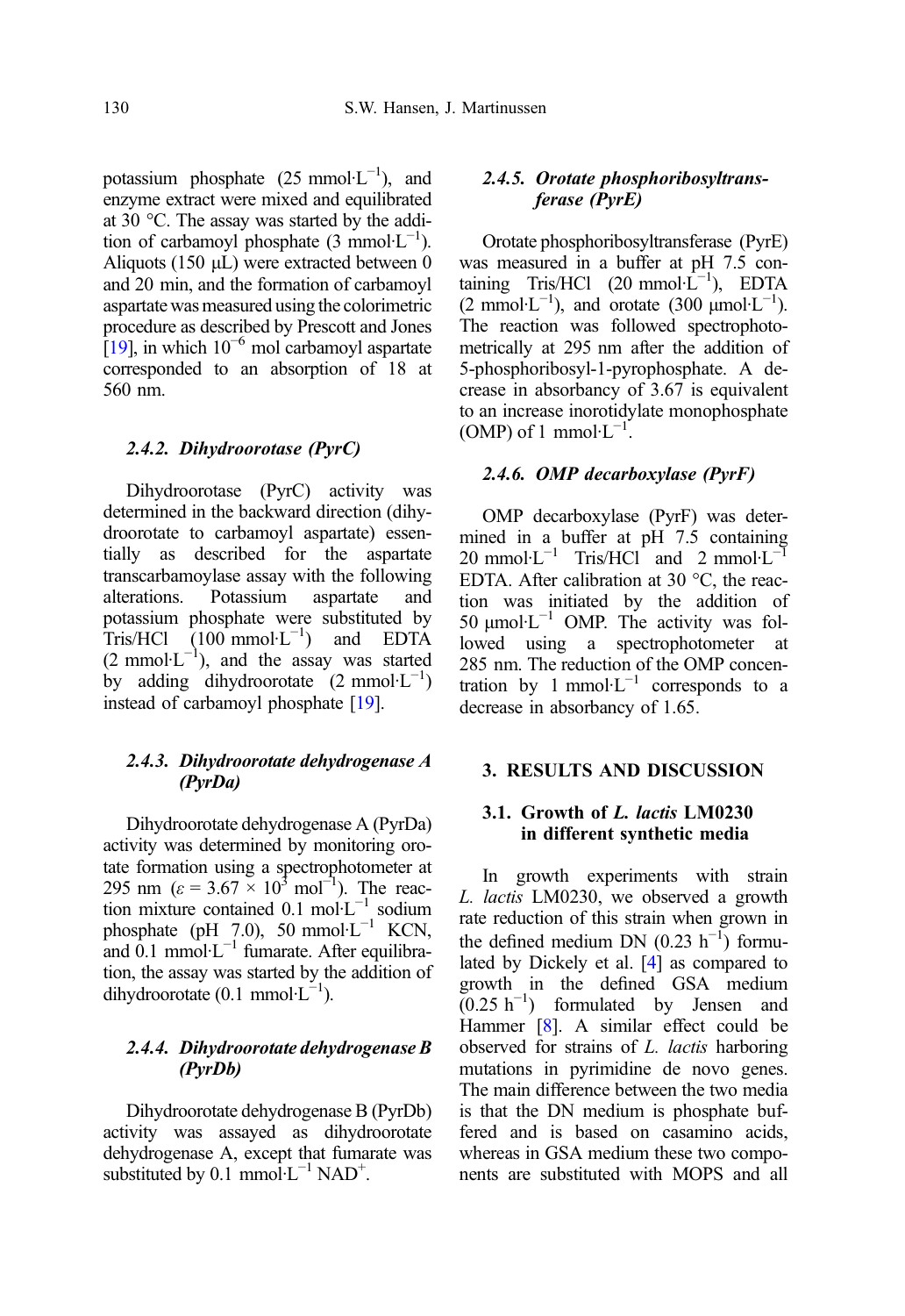| Constituent                    | GSA $(10^{-3} \text{ mol} \cdot \text{L}^{-1})$ | DN $(10^{-3} \text{ mol} \cdot \text{L}^{-1})^d$ | Modified DN $(10^{-3} \text{ mol} \cdot \text{L}^{-1})$ |
|--------------------------------|-------------------------------------------------|--------------------------------------------------|---------------------------------------------------------|
| L-alanine                      | 3.4                                             | 2.3                                              | 3.4                                                     |
| L-arginine                     | 1.1                                             | 0.7                                              | 1.1                                                     |
| L-asparagine                   | $0.8\,$                                         |                                                  | $0.8\,$                                                 |
| L-aspartate                    |                                                 | 2.1                                              | $1.0\,$                                                 |
| L-cysteine                     | 0.8                                             | 0.1                                              | 0.8                                                     |
| L-glutamate                    | 2.1                                             | 5.9                                              | 2.1                                                     |
| L-glutamine                    | 0.7                                             |                                                  | 0.7                                                     |
| Glycine                        | 2.7                                             | 1.1                                              | 2.7                                                     |
| L-histidine                    | 0.3                                             | $0.6\,$                                          | 0.3                                                     |
| L-isoleucine                   | $0.8\,$                                         | 1.5                                              | 0.8                                                     |
| L-leucine                      | $0.8\,$                                         | 2.4                                              | $0.8\,$                                                 |
| L-lycine-HCl                   | 1.4                                             | 2.2                                              | 1.4                                                     |
| L-methionine                   | 0.7                                             | 0.5                                              | 0.7                                                     |
| L-phenylalanine                | $1.2\,$                                         | 0.7                                              | 1.2                                                     |
| L-proline                      | 2.6                                             | 3.2                                              | 2.6                                                     |
| L-serine                       | 2.9                                             | 1.3                                              | 2.9                                                     |
| L-threonine                    | 1.7                                             | $1.2\,$                                          | 1.7                                                     |
| L-tryptophan                   | 0.5                                             | ${}< 0.1$                                        | 0.5                                                     |
| L-tyrosine                     | 0.3                                             | 0.1                                              | 0.3                                                     |
| L-valine                       | 0.9                                             | 2.2                                              | 0.9                                                     |
| $NH_4^+$                       | 9.5                                             | 15                                               | 15                                                      |
| $\mbox{K}^+$                   | 1.86                                            | 22                                               | 22                                                      |
| $\mathrm{Na}^+$                | 65                                              | 91 $(106)^{\circ}$                               | 91                                                      |
| $Ca^{2+}$                      | 0.0005                                          | 0.09                                             | 0.09                                                    |
| $\rm Mg^{2+}$                  | 0.52                                            | 0.2                                              | 0.2                                                     |
| $Fe2+$                         | 0.01                                            |                                                  |                                                         |
| $SO_4^2$ <sup>-</sup>          | 0.29                                            | 15.1                                             | 15.1                                                    |
| $H_2PO_4$                      | 1.3                                             | 22                                               | 22                                                      |
| HPO <sub>4</sub> <sup>2–</sup> |                                                 | 37                                               | 37                                                      |
| $Cl^{-}$                       | 61.9                                            | 21                                               | 21                                                      |
| Acetate                        | 15                                              | $15^{\mathrm{a}}$                                |                                                         |
| Lipoic acid                    |                                                 | $0.01^{\rm a}$                                   | 0.01                                                    |
| Glucose                        | 50                                              | 50                                               | 50                                                      |
| <b>MOPS</b>                    | 40                                              |                                                  |                                                         |
| Tricine                        | $\overline{4}$                                  |                                                  |                                                         |
| Vitamins                       |                                                 | $^{+}$                                           | $^{+}$                                                  |
| Micronutrients                 | $\ddot{}$                                       | $+^{\rm b}$                                      | $+^{\rm b}$                                             |

<span id="page-6-0"></span>Table II. Components of the different media.

<sup>a</sup> DN is supplemented with either acetate or lipoic acid.<br><sup>b</sup> The micronutrients in DN and modified DN are supplied through the water used (ion-exchanged tap-

water) and not as in SA through the MOPS solution.<br>
<sup>c</sup> The Na<sup>+</sup> content of DN depends on whether the medium is supplemented with acetate (106) or with

lipoic acid (91), as acetate is supplied as Na acetate.<br><sup>d</sup> The values of individual amino acids of the DN medium is based on the typical composition of a casein hydrolysate, and hence there is no detectable asparagine or glutamine.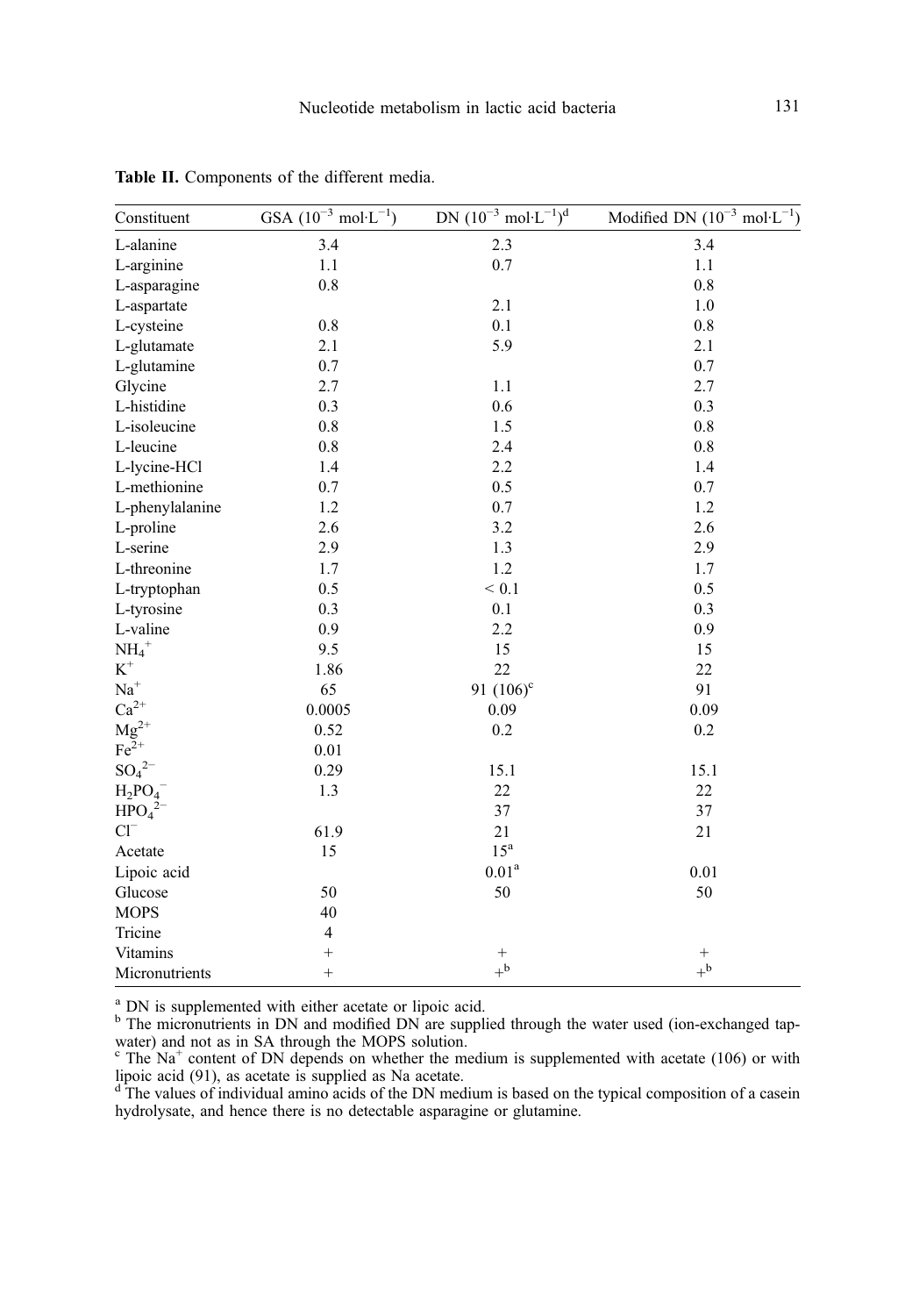amino acids except aspartic acid which is present in casamino acids [\(Tab. II\)](#page-6-0). To clarify what caused this inhibition of strain LM0230 and the pyrimidine mutants, they were grown in a modified DN medium, in which the casamino acids were substituted with defined amino acids in concentrations similar to the ones in GSA medium. To fully mimic the casamino acids of DN medium, aspartate was also added to the modified DN medium in a concentration similar to that of asparagine. The growth of LM0230 and the pyrimidine mutants in modified DN medium was shown to be similar to their growth in DN medium (data not shown). This led us to investigate whether removing aspartate from the modified DN medium would have any effect on the growth of LM0230 and the pyrimidine mutants. When grown in a modified DN medium without aspartate, LM0230 and the pyrimidine mutants were shown to grow with a growth rate similar to that obtainable in GSA  $(0.25 \text{ h}^{-1})$ . We then concluded that the effect on growth rate observed in DN medium was due to exogenous aspartate, and all further experiments were done in GSA medium.

### 3.2. Effect of aspartate on strain LM0230

L. lactis LM0230 and C2 were grown in the synthetic GSA medium supplemented with aspartate at concentrations ranging from 0 to 2000  $\mu$ g·mL<sup>-1</sup>. The growth rates were determined, and the values without aspartate were set to  $100\%$  [\(Fig. 2\)](#page-8-0). It is evident that LM0230 is inhibited by aspartate. It appears that the observed effect of aspartate on the growth of LM0230 can be simulated by a sigmoid curve and that the maximum effect is  $\sim 20\%$  [\(Fig. 2](#page-8-0)). Since the apparent sigmoid curve is approaching a definite positive value, it is most likely a result of the action of one or more enzymes. If the effect were of a purely chemical nature, one would expect that the growth rate would approach zero. To determine whether strain LM0230 had acquired mutations that are responsible for this phenotype during the nitrosoguanidine- and the UVpromoted plasmid and phage curing of the mother strain C2, we also cultivated C2 in medium with aspartate. As can be seen from [Figure 2,](#page-8-0) the growth of C2 is not affected by aspartate.

## 3.3. Aspartate reduces growth rate of L. lactis pyrimidine-requiring mutants

In an experiment similar to that described above, L. lactis MG1363, MB40  $(pvrB)$ , MB6  $(pvrDa$  and  $pvrK)$ , and  $MB301$  (*pyrF*) were tested for their sensitivity toward aspartate.

The growth rates of strains MG1363, MB6, MB40, and MB301 at different aspartate concentrations are shown in [Figure 2](#page-8-0). The growth of MB6 and MB301 is clearly affected by aspartate, whereas MB40 and MG1363 are either only affected slightly or not affected at all. The effects on MB6 and MB301 are similar, and the maximum observed reduction in the growth rate, when compared to media without aspartate, is as much as 35–40% at an aspartate concentration of 1000  $\mu$ g·mL<sup>-1</sup>. The reduction is 30–35% at  $400 \mu g \cdot mL^{-1}$  aspartate, and at an aspartate concentration above 1000  $\mu$ g·mL<sup> $-1$ </sup>, no further growth inhibition is observed.

Because MB6  $(pyrDa$  and  $pyrK$ ) and MB301 (pyrF) are pyrimidine auxotrophs, the inhibitory effect of aspartate might be a consequence of competition for uptake between aspartate and uracil. However, this cannot be the case, as the growth rate of MB40 (pyrB), which is also a pyrimidine auxotroph, is not affected by the addition of aspartate. We speculate that the observed inhibition is due to the accumulation of the pyrimidine de novo pathway intermediate,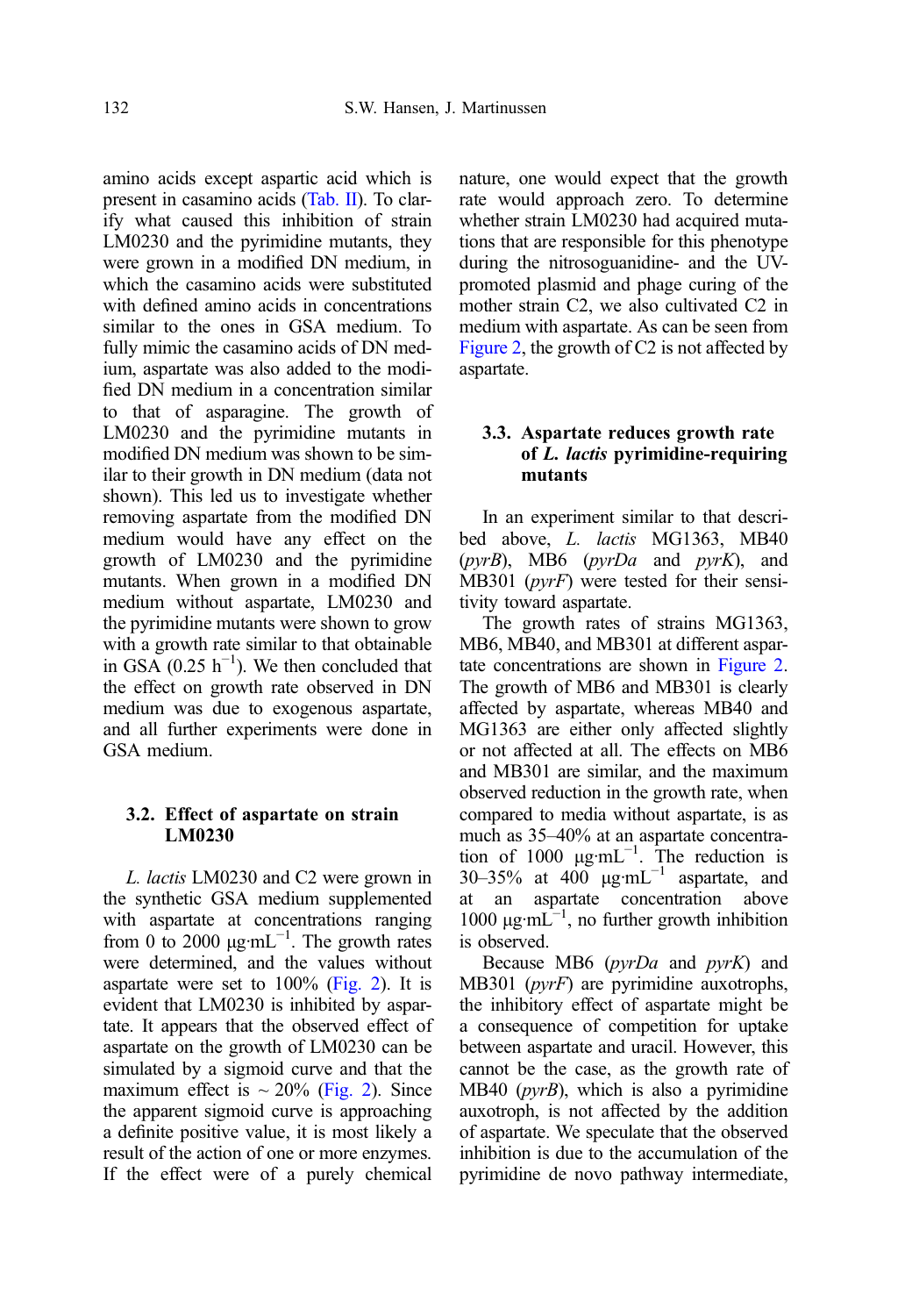<span id="page-8-0"></span>

Figure 2. The effect of aspartate on the growth rate of different L. lactis subsp. cremoris strains in GSA. Growth rates are given as the percentage of the growth rate obtainable in GSA without aspartate. The relative growth rates are the mean values of two independent experiments. The standard deviation was 2.6% or better.  $\bullet$ , MG1363;  $\Box$ , MB6 (pyrDa and pyrK);  $\triangle$ , MB40 (pyrB);  $\times$ , MB301 (*pyrF*); +, LM0230; and  $\circ$ , C2.

carbamoyl aspartate, and that this accumulation is dependent on the combined action of an aspartate transport system and aspartate transcarbamoylase [\(Fig. 1\)](#page-2-0). As strain MB40 carries a mutation in  $pyrB$  encoding aspartate transcarbamoylase, this would explain why this strain is not affected by aspartate. The toxicity of carbamoyl aspartate was previously reported in Salmonella typhimurium  $[23]$ , although the mechanism of this toxicity remains unclear. Based on the experiments conducted here, it is not possible to rule out that the accumulation of dihydroorotate is toxic, but the addition of orotic acid to L. lactis has no effect on growth [\[3\]](#page-11-0), and it would be expected that the addition of orotic acid would increase the dihydroorotate pool size, as orotic acid can be converted to dihydroorotate also by the reverse action of the dihydroorotate dehydrogenase activity.

In *E. coli* and *S. typhimurium*, transcription of the pyrimidine de novo genes are subject to complex regulation by UTP and CTP, which results in a decrease in transcription, when pyrimidines are supplied by salvage [\[18](#page-11-0)]. Thus, the described toxic effect of carbamoyl aspartate in S. typhimurium is only observed during induced expression of the de novo genes: i.e. observed only when the pyrimidine source is the poorly utilized de novo pathway intermediate, orotate [\[23\]](#page-12-0). The data presented here indicate that MB6 (*pyrDa* and *pyrK*) and MB301 (pyrF) do accumulate pyrimidine de novo intermediates during growth at high aspartate concentrations, despite the fact that uracil is the exogenous pyrimidine source. In turn, this accumulation leads to a consecutive distortion of equilibrium in the reactions between carbamoyl aspartate and dihydroorotate, in the case of MB6, and between carbamoyl aspartate and OMP, in the case of MB301, which results in an intercellular accumulation of carbamoyl aspartate.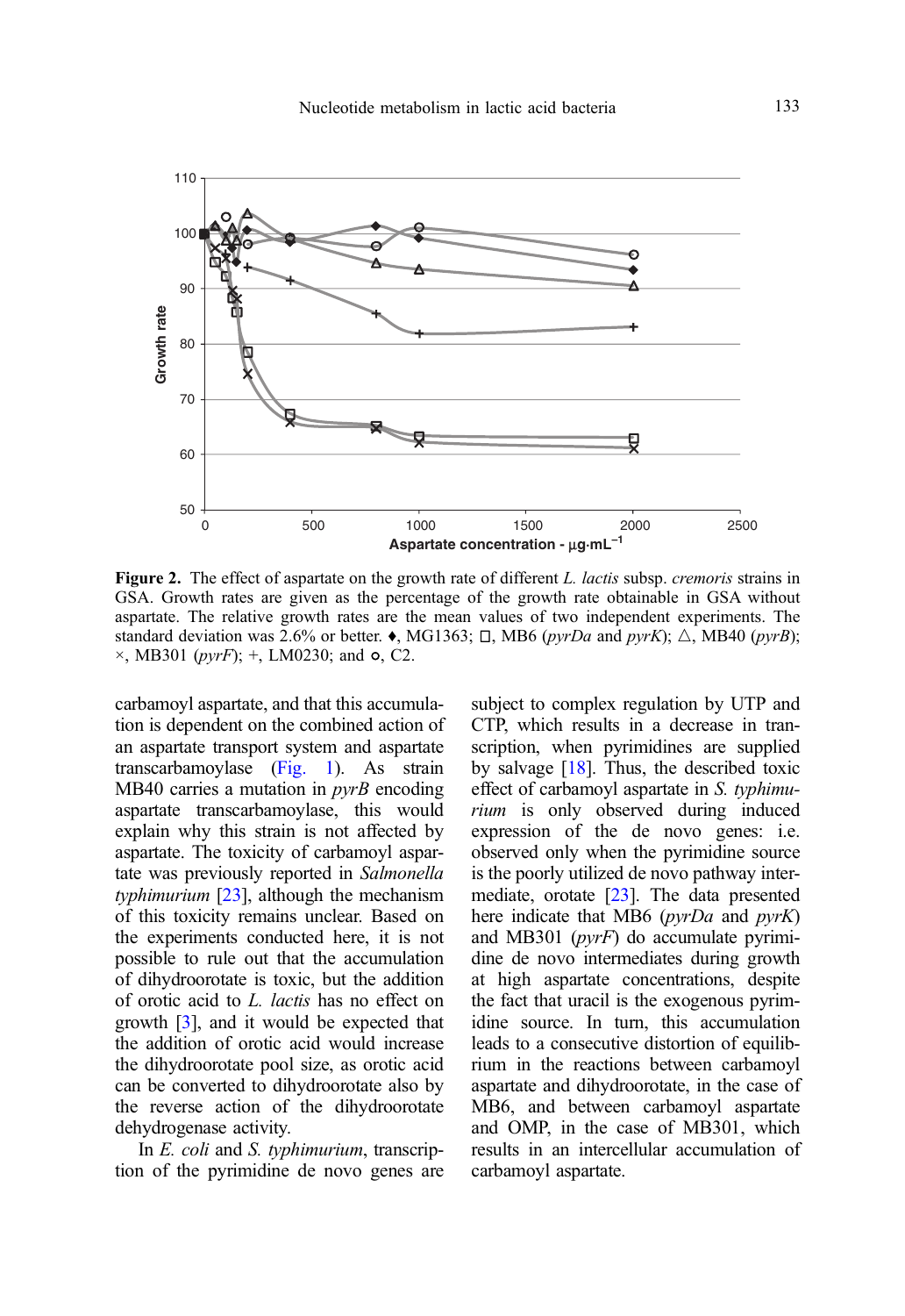

Figure 3. Growth of L. lactis LM0230 on GSA, containing either 0.2 mg·mL<sup>-1</sup> of aspartate (GSA + Asp) or 0.02 mg·mL<sup>-1</sup> of uracil (GSA + U). (A) A representative example of a growth experiment in liquid medium, supplied with  $\Box$ , uracil;  $\triangle$ , nothing; or  $\circ$ , aspartate. (B) Plates containing same medium. The plates were incubated at 30 °C for 24 h.

## 3.4. L. lactis LM0230 has acquired a partial pyrimidine requirement

In analogy with the observations with the pyrimidine-requiring mutants, we speculated that the observed effect of aspartate on the growth rate of strain LM0230 is due to one or several mutations in genes affecting pyrimidine de novo synthesis, most probably acquired during the process, used to derive this strain from C2. Such mutations could create a bottleneck in de novo pyrimidine synthesis in this strain. To investigate whether strain LM0230 has acquired a partial pyrimidine requirement, we tested the growth of this strain on plates with and without uracil. As is evident from Figure 3, the growth of LM0230 is significantly stimulated by exogenous uracil and (as can also be seen from [Fig. 2\)](#page-8-0) inhibited by aspartate. Furthermore, the growth rate of the parental strain of LM0230, C2, is  $0.81 \pm 0.03$  h<sup>-1</sup> which is equal to that of

MG1363  $(0.83 \pm 0.04 \text{ h}^{-1})$ , whereas the growth rate of strain LM0230 when grown in minimal medium (GSA) is only  $0.25 \pm 0.01 \text{ h}^{-1}$ , about 30% of the one observed for the parental strain C2. When grown in media supplemented with pyrimidines, the growth rate of LM0230 is significantly stimulated reaching a growth rate of  $0.33 \pm 0.01$  h<sup>-1</sup>. These observations indicate that LM0230 has acquired a partial pyrimidine requirement. In addition, it is evident that LM0230 has acquired other partial nutritional requirements, since the addition of uracil can only partially restore wild-type growth.

## 3.5. Pyrimidine de novo synthesis is affected in strain LM0230

To investigate which mutations in pyrimidine biosynthesis give rise to the observed pyrimidine requirement of strain LM0230, we measured the activity of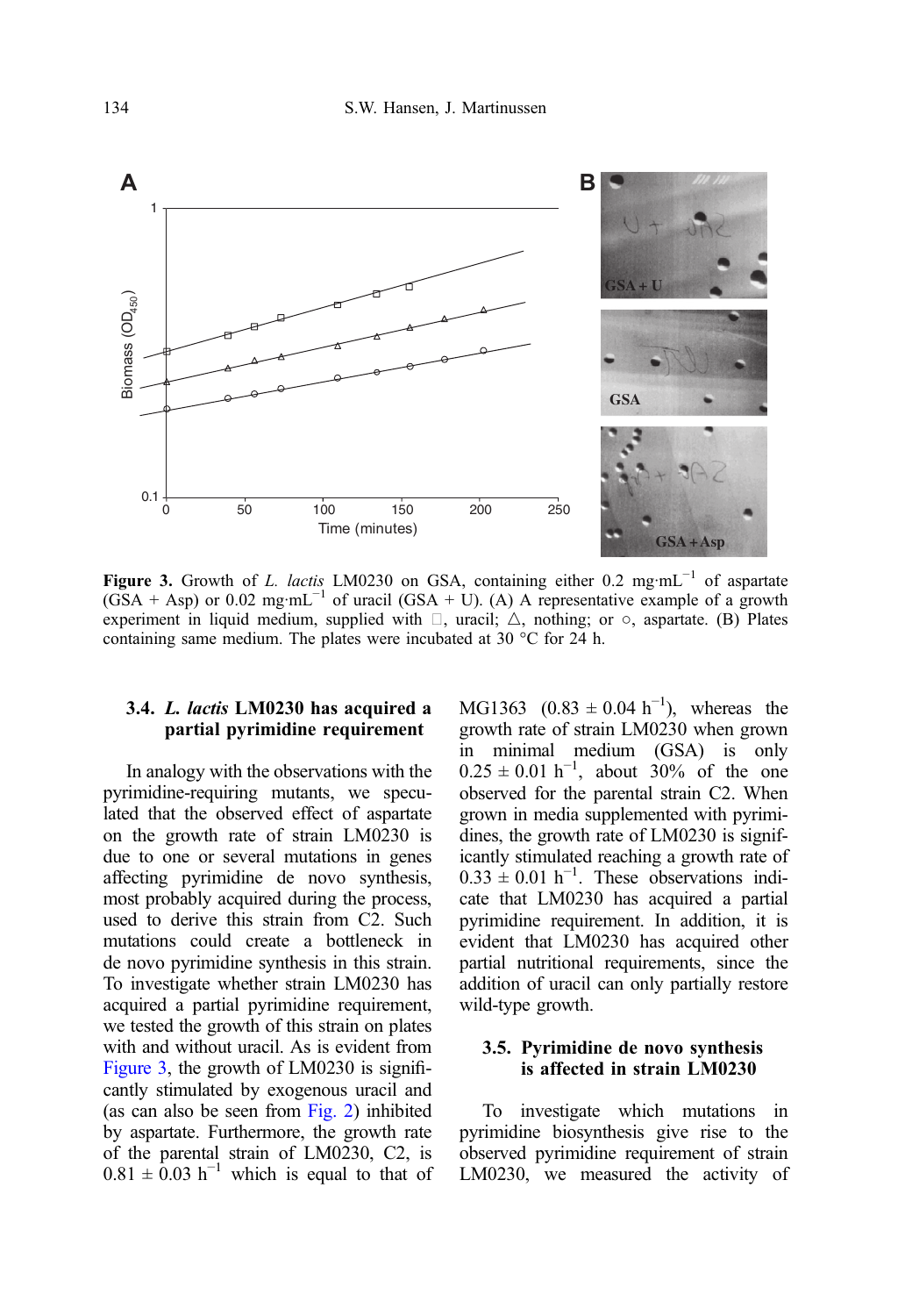

Figure 4. The activities of the enzymes in the pyrimidine biosynthetic pathway. PyrB, aspartate transcarbamoylase; PyrC, dihydroorotase; PyrDa, dihydroorotate dehydrogenase A; PyrDb, dihydroorotate dehydrogenase B complex; PyrE, orotate phosphoribosyltransferase; PyrF, OMP decarboxylase activities were determined in LM0230 (dark gray columns) and MG1363 (light gray columns). The activity of the individual enzymes is given in units per milligram protein in crude extracts. One unit is defined as 10−<sup>9</sup> mol substrate converted in 1 min.

the pyrimidine de novo enzymes, aspartate transcarbamoylase (PyrB), dihydroorotase (PyrC), dihydroorotate dehydrogenase (PyrDa), dihydroorotate dehydrogenase complex B (PyrDb/PyrK), orotate phosphoribosyltransferase (PyrE), and orotidylate decarboxylase (PyrF). The activity levels were comparable in strains NCDO712 and MG1363 (data not shown), indicating that MG1363 harbors wild-type levels of the pyrimidine de novo synthetic enzymes. The measured activity of the individual enzymes in strains LM0230 is shown in Figure 4. As can be seen, the activities of all the pyrimidine de novo enzymes are significantly lower in LM0230 compared to MG1363. Moreover, the activities of the enzymes of the distal part of the pathway including dihydroorotate dehydrogenase B, orotate phosphoribosyltransferase, and orotidylate decarboxylase are reduced further. This could account for the existence of a bottleneck in the distal part of the pathway, and consequently, when LM0230 is grown in media supplemented with aspartate; this would result in an enhanced incorporation of aspartate, not accompanied by a corresponding increased total flow through the pyrimidine de novo pathway. The observed lowered activity of dihydroorotate dehydrogenase, orotate phosphoribosyltransferase and orotidylate decarboxylase in LM0230 also explains the partial pyrimidine requirement of this strain. However, the data do not clearly indicate which mutations in LM0230 could be responsible for the observed phenotype, since an elucidation of this would require sequencing of all genes encoding pyrimidine de novo enzymes in this strain. The observed partial uracil requirement and the measured enzyme levels can be explained either by mutations in the involved enzymes or by a mutation affecting the expression of all de novo genes eventually by altering the pyrimidine regulator, PyrR, known to be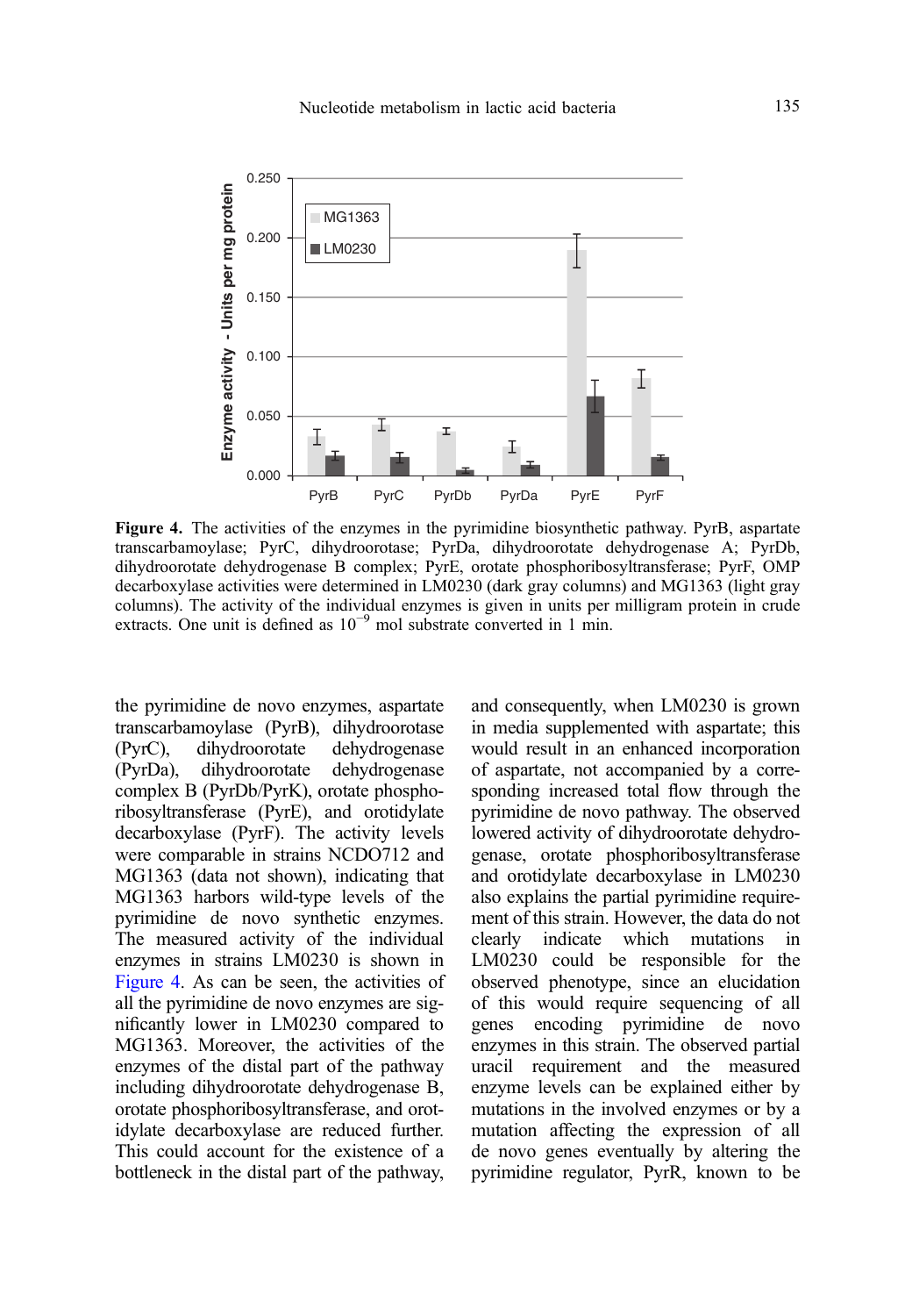<span id="page-11-0"></span>responsible for regulating all genes in the biosynthetic pathway by an attenuator mechanism [2, 10, 15, 16].

Acknowledgments: This work was supported by grants from the Danish government program for food science and technology (FØTEK) through the Center for Advanced Food Studies. The authors acknowledge the technical assistance of J.J. Jørgensen.

## **REFERENCES**

- [1] Andersen P.S., Jansen P.J., Hammer K., Two different dihydroorotate dehydrogenases in Lactococcus lactis, J. Bacteriol. 176 (1994) 3975–3982.
- [2] Andersen P.S., Martinussen J., Hammer K., Sequence analysis and identification of the pyrKDbF operon from Lactococcus lactis including a novel gene, pyrK, involved in pyrimidine biosynthesis, J. Bacteriol. 178 (1996) 5005–5012.
- [3] Defoor E., Kryger M.B., Martinussen J., The orotate transporter encoded by oroP from Lactococcus lactis is required for orotate utilization and has utility as a food-grade selectable marker, Microbiology 153 (2007) 3645–3659.
- [4] Dickely F., Nilsson D., Hansen E.B., Johansen E., Isolation of Lactococcus lactis nonsense suppressors and construction of a food-grade cloning vector, Mol. Microbiol. 15 (1995) 839–847.
- [5] Efstathiou J.D., McKay L.L., Inorganic salts resistance associated with a lactose-fermenting plasmid in Streptococcus lactis, J. Bacteriol. 130 (1977) 257–265.
- [6] Gasson M.J., Plasmid complements of Streptococcus lactis NCDO 712 and other lactic streptococci after protoplast-induced curing, J. Bacteriol. 154 (1983) 1–9.
- [7] Holo H.N.I.F., High-frequency transformation by electroporation of Lactococcus lactis subsp. *cremoris* grown with glycine in osmotically stabilized media, Appl. Environ. Microbiol. 55 (1989) 3119–3123.
- [8] Jensen P.R., Hammer K., Minimal requirements for exponential growth of Lactococcus lactis, Appl. Environ. Microbiol. 59 (1993) 4363–4366.
- [9] Johansen E., Kibenich A., Characterization of Leuconostoc isolates from commercial mixed strain mesophilic starter cultures, J. Dairy Sci. 75 (1992) 1186–1191.
- [10] Kilstrup M., Hammer K., Jensen P.R., Martinussen J., Nucleotide metabolism and its control in lactic acid bacteria, FEMS Microbiol. Rev. 29 (2005) 555–590.
- [11] Lowry O., Rosebrough N., Farr A., Randall R., Protein measurement with the Folin phenol reagent, J. Biol. Chem. 193 (1951) 265–275.
- [12] Maguin E., Prévost H., Ehrlich S.D., Gruss A., Efficient insertional mutagenesis in lactococci and other gram-positive bacteria, J. Bacteriol. 178 (1996) 931–935.
- [13] Martinussen J., Andersen P.S., Hammer K., Nucleotide metabolism in Lactococcus lactis: salvage pathways of exogenous pyrimidines, J. Bacteriol. 176 (1994) 1514–1516.
- [14] Martinussen J., Hammer K., Powerful methods to establish chromosomal markers in Lactococcus lactis – an analysis of pyrimidine salvage pathway mutants obtained by positive selections, Microbiology-UK 141 (1995) 1883–1890.
- [15] Martinussen J., Hammer K., The carB gene encoding the large subunit of carbamoylphosphate synthetase from Lactococcus *lactis* is transcribed monocistronically, J. Bacteriol. 180 (1998) 4380–4386.
- [16] Martinussen J., Schallert J., Andersen B., Hammer K., The pyrimidine operon pyrRPBcarA from Lactococcus lactis, J. Bacteriol. 183 (2001) 2785–2794.
- [17] Martinussen J., Wadskov-Hansen S.L., Hammer K., Two nucleoside uptake systems in *Lactococcus lactis*: competition between purine nucleosides and cytidine allows for modulation of intracellular nucleotide pools, J. Bacteriol. 185 (2003) 1503–1508.
- [18] Neuhard J., Kelln R., Biosynthesis and conversions of pyrimidines, in: Neidhardt F.C., Curtiss III R., Ingraham J.L., Linn E.C., Low K.B., Magasanik B., Reznikoff W.S., Riley M., Schaechter M., Umbarger H.E. (Eds.), Escherichia coli and Salmonella: Cellular and Molecular Biology, American Society for Microbiology, Washington DC, USA, 1996, pp. 580–599.
- [19] Prescott L.M., Jones M.E., Modified methods for the determination of carbamyl aspartate, Anal. Biochem. 32 (1969) 408– 419.